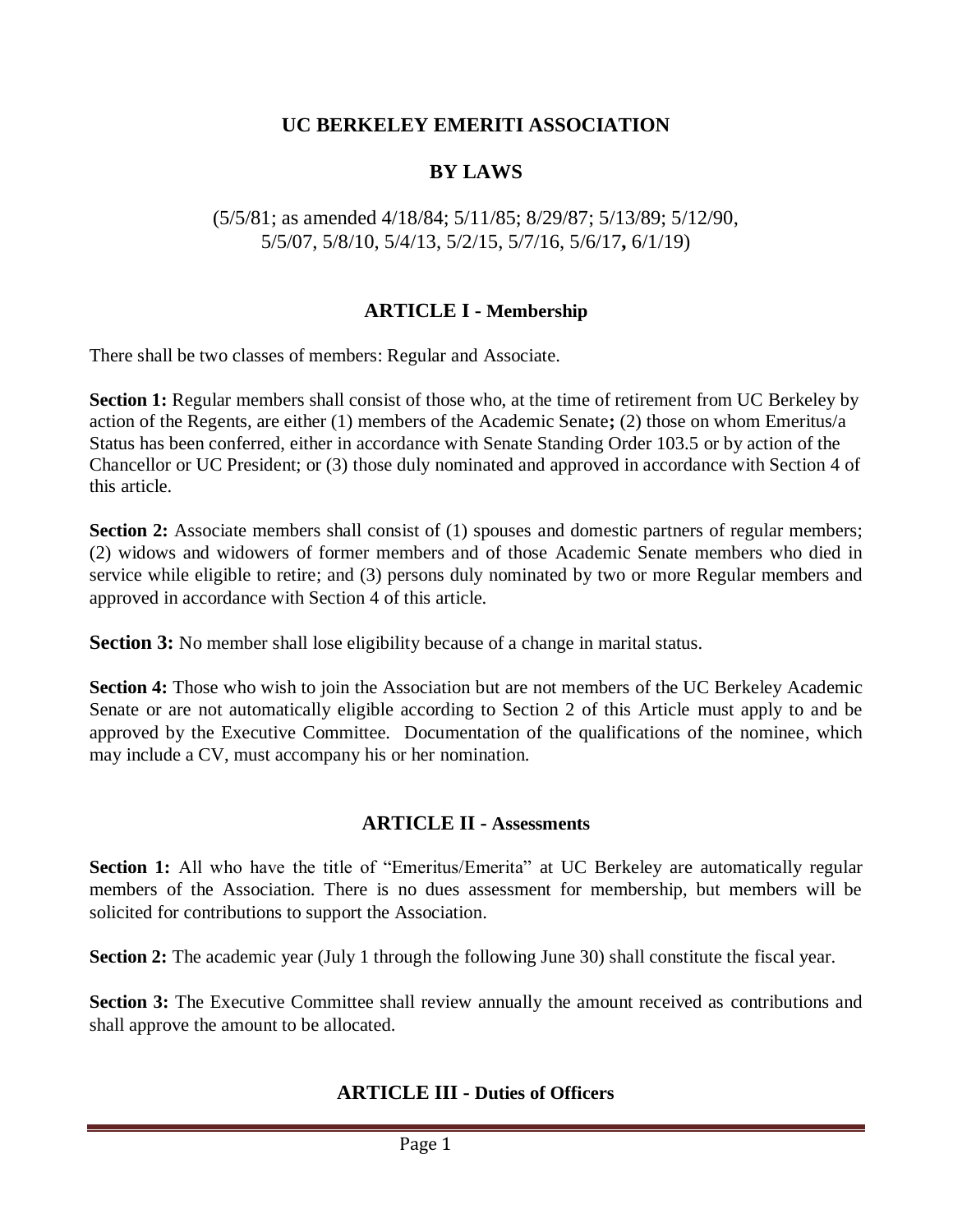**Section 1:** The President shall preside at meetings; exercise general supervision over the affairs of the organization; act as Chair of the Executive Committee; and serve as an *ex officio* member of all standing committees. The President shall request an audit of the books every three years.

**Section 2:** The First Vice President shall assume the duties of the President in the absence of that officer; and in the absence of that officer, serve as the *ex officio* member of the standing committees. The First Vice President shall become President upon election at the final business meeting of the President's two-year term.

**Section 3:** The Second Vice President shall become First Vice President upon that officer's becoming President and shall propose a Second Vice President to replace him/her.

**Section 4:** The Secretary shall send notices to the members; present reports and communications as the need arises; take minutes at all meetings of the organization; and be the custodian of all organizational records with the assistance of the UCB Retirement Center, where these records shall reside permanently.

Section **5**: The Treasurer shall be responsible for the collection of contributions and be the custodian of all organization funds. The Treasurer shall be responsible for filing any required reports. If UCBEA dissolves, all funds shall be transferred within three months to the University of California, Berkeley Foundation to be administered consistent with the terms of the individual gifts and purposes of the support group or the UCB Retirement Center. The Treasurer and the President shall have signature authority on all financial accounts. At the annual business meeting, the Treasurer shall present a complete statement of the finances of the organization and will prepare the financial statement in detail sufficient for an audit.

**Section 6:** The Stewards shall assist in the arrangement of Association events, e.g., the invitedspeaker luncheons.

ARTICLE IV – *Ex Officio* Executive Committee Members

**Section 1:** In addition to the members of the Executive Committee specified in the Constitution (i.e., President, First and Second Vice President, Secretary, Treasurer, Stewards, and Members-at-Large), the following may serve as *ex officio* members:

- 1. Past Presidents of the Association, who shall serve as voting members;
- 2. One of the co-Chairs of the Academic Senate's Faculty Welfare Committee, who shall serve as a non-voting member. If the co-chair is a Past President of the Association, he/she shall have voting rights.
- 3. Chancellor, who shall serve as a voting member; and
- 4. Director of the University of California, Berkeley Retirement Center, who shall serve as a voting member.